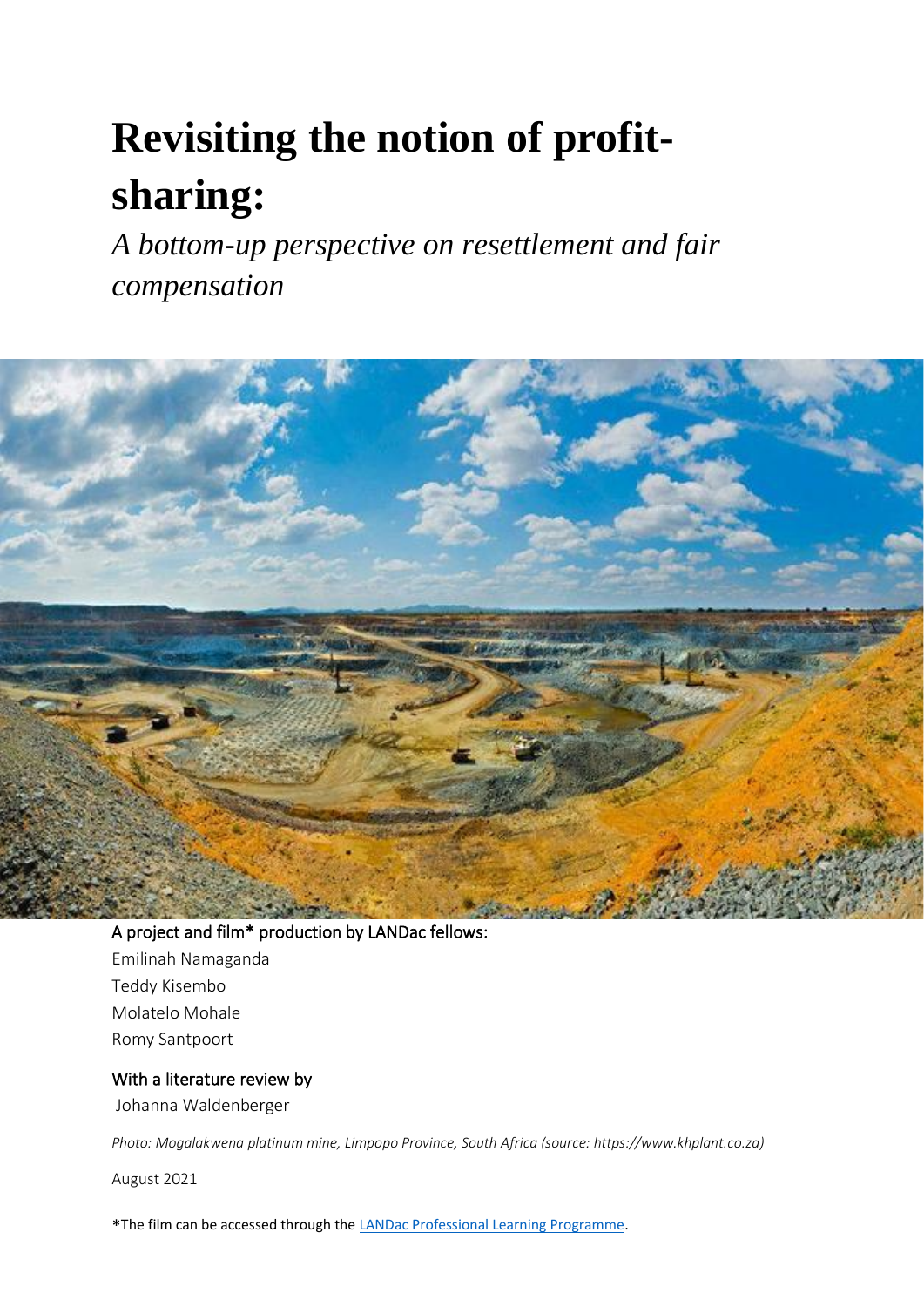# Table of contents

#### Executive summary

- 1. Introduction
- 2. Fair compensation and resettlement: A brief background
- 2.1. International guidelines
- 2.2. Uganda
- 2.3. South Africa
- 2.4. Concluding remarks
- 3. Community views on fair compensation and resettlement
- 4. Conclusions and ways forward

References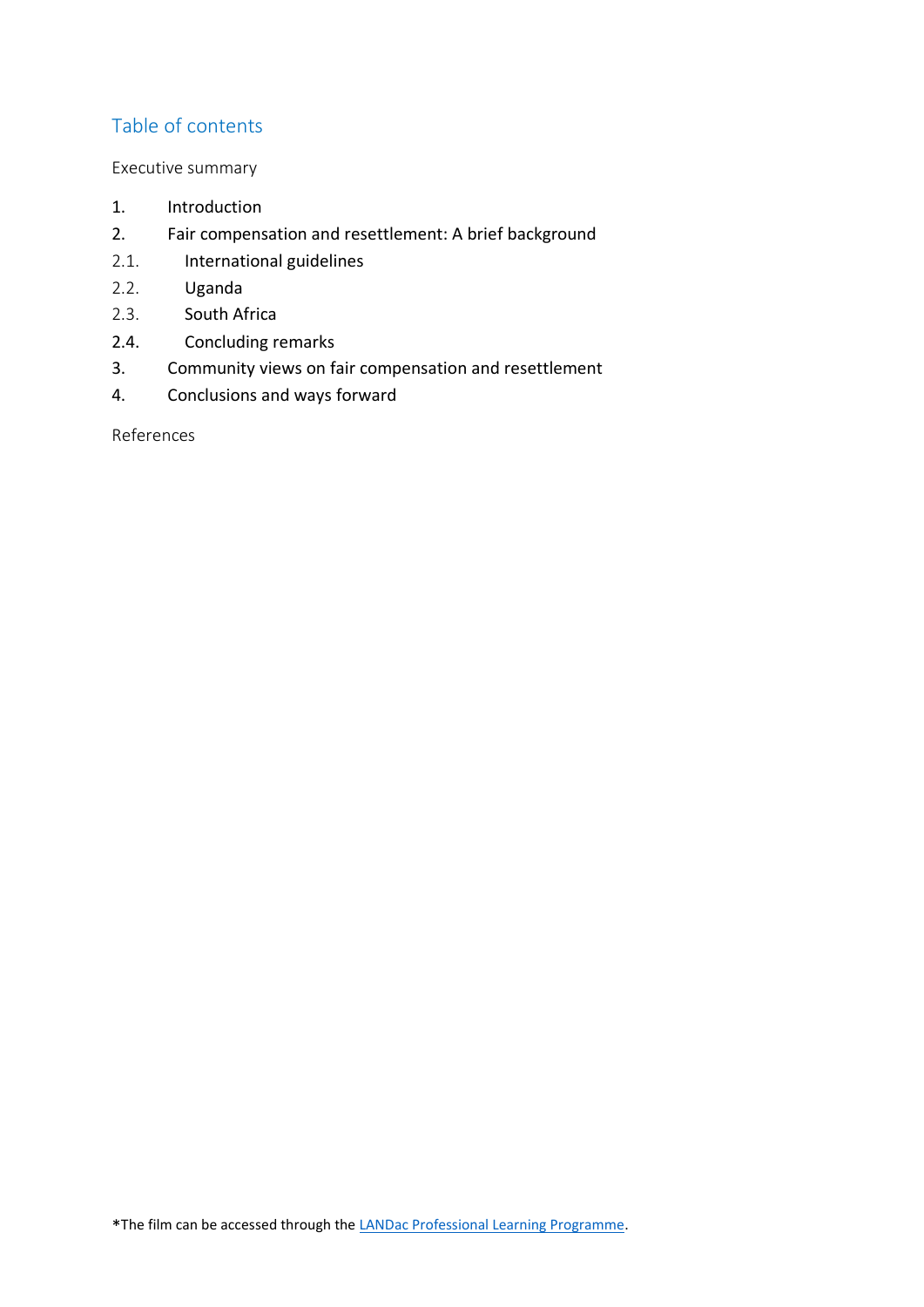# Executive summary

Land acquisition for development projects by government, private investors and land speculators is a critical source of tensions and conflicts in many parts of Africa. However, it is often unclear to what extent project developers, investors and governments are obliged to explore alternatives or assist affected communities in reconstructing their livelihoods.

All the demands for land have put pressure on the security of land tenure on the continent. Since most land is classified as customary, protection for land rights is weak for the majority of communities making them vulnerable to dispossession and displacement, and conflicts abound among landowners, governments and developers. This compromises national development objectives.

At the same time, the governments and land developers are operating in a context of increased national and international awareness of the socio-economic ills associated with land acquisition and are under pressure to better mitigate the negative impacts of development efforts. These actors are therefore constantly in search of guidance to meet high community and national expectations for prosperous and just development; coordinating efforts to address land acquisition for development as well as protect the interests of local communities directly impacted by development.

This research focuses on communities' perspective on fair compensation and/or resettlement in South Africa and Uganda, and how these perspectives can inform more inclusive and fair resettlement processes. More importantly, we would like to emphasize the need for governments and companies to consider alternatives to (forced) displacement, as it is not only stressed in national and international legal frameworks and guidelines, but also by our research respondents.

The legal frameworks of the two countries have their country-specific particularities, but also share some commonalities which are largely in line with international guidelines. Prompt, fair and just compensation is enshrined in the two nation's constitutions. However, there are no standardized criteria setting the scope of compensation which means that this is typically decided in local geographical or project contexts.

The findings from this research show that there are diverse opinions from different groups of people about what is considered to be fair compensation. The different groups identified within communities included landowners, infrastructure owners, tenants, men, women, among others, all of whom tended to have slightly diverging priorities and perspectives on investments, and opinions on resettlement, displacement and fair compensation.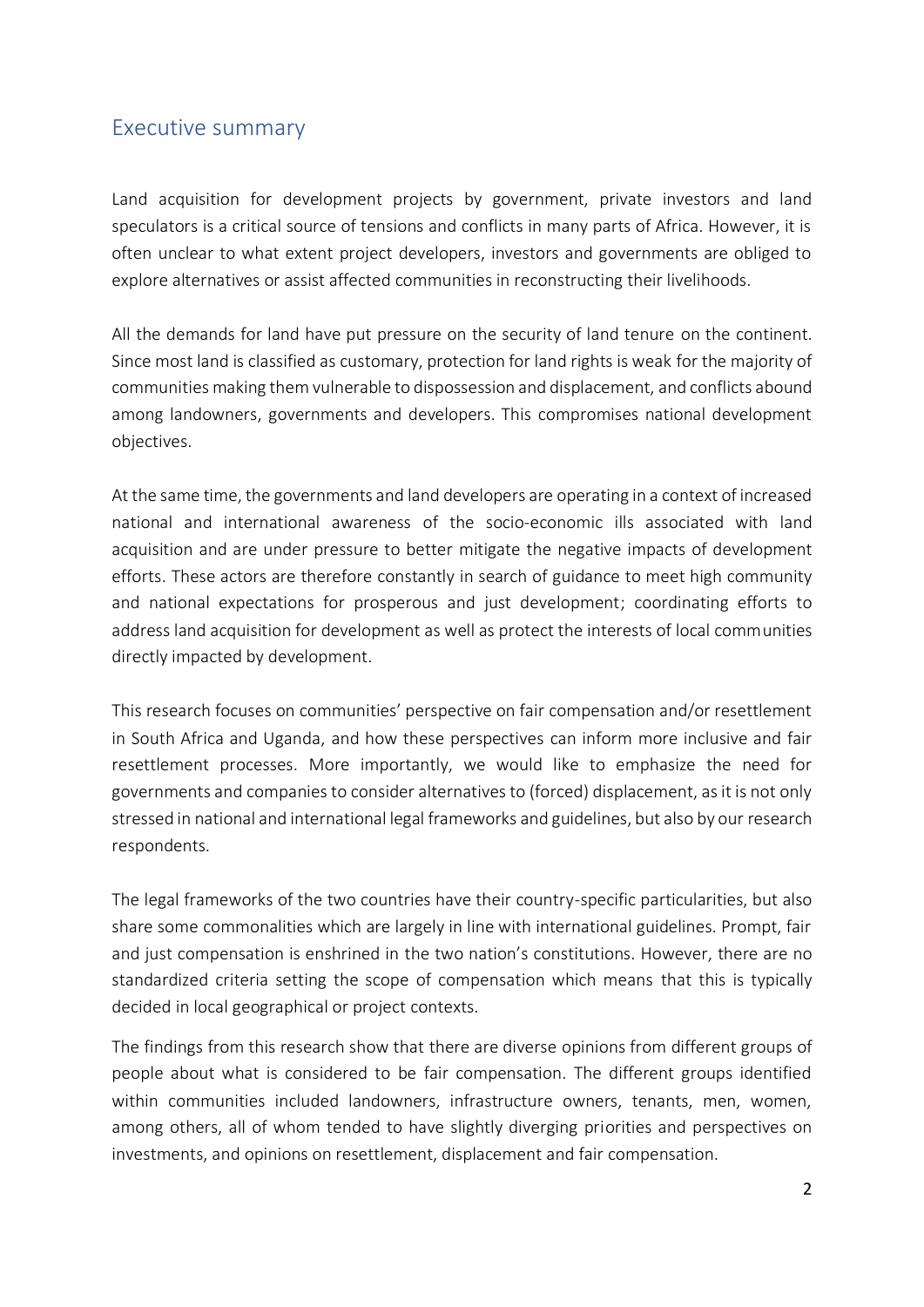The main findings - and also policy recommendations - from research in Uganda and South Africa on what communities affected by displacement and resettlement consider to be fair or just compensation include:

- Resettlement must only be considered as a last resort
- Benefit (or profit) sharing with affected communities should be a prerequisite for any investment
- Inclusively-designed resettlement agreements must be made with affected communities
- National, like foreign investments, must not be overlooked as substantial contributors to population displacement and resettlement

Beyond the issues mentioned above, the research outlines other important issues to ensure fair compensation and resettlement as:

- a) Consultation with all levels and groups of the affected communities including tenants, landowners, men, women, youth, people with disabilities, and other groups identified in a given context. This includes their adequate involvement in compensation-related decision-making, from crafting the settlement package to the actual resettlement process.
- b) Ample time of about one year should be given for the displaced to relocate after alternative settlements are arranged.
- c) Compensation in the form of land supplemented with financial compensation is key to ensure fair compensation.
- d) In case of physical resettlement or provision of replacement farmland, the new home or farmland should have similar or better access to public facilities as compared to the former areas.
- e) Any conditions set by the affected communities must be met prior to displacement.
- f) All land from which people have been displaced should be put to productive use.

The findings paint a picture that people prefer not to move, however, in inevitable instances, fair and just compensation must apply. Future work will focus on the dissemination of these findings to relevant stakeholders including government and the private sector, but also more actively engaging these stakeholders in discussions regarding their views on how fair compensation - in event of population resettlement - can be ensured.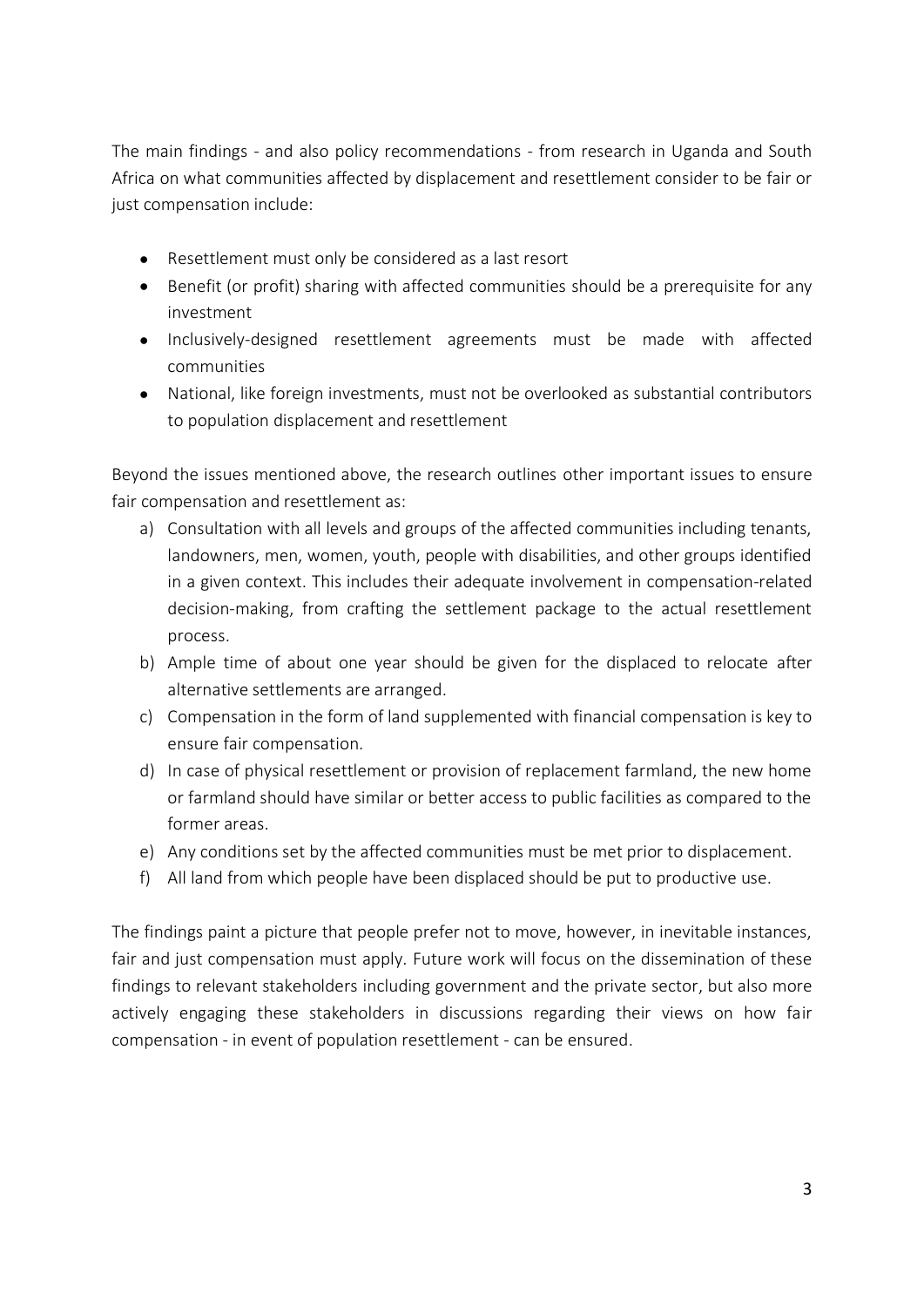# 1. Introduction

For many years, governments and companies conduct investments, very often in the name of development, on land that is already in use by communities. These investments include infrastructure, mining, agriculture and so forth. In many parts of the world, these large-scale land-based investments are usually marred by contentions about unfair compensation and resettlement when local people are displaced. For instance, companies and governments tend to focus on material losses such as houses, crops whereas communities not only take these into account but also intangible losses such as social ties and common resources. Internationally and nationally, there are multiple complex legal frameworks, rules and guidelines that intend to guide the complex processes of displacement and compensation but it remains unclear what would be considered fair (or at least considerate) from a community point of view. The legislations are discussed under the legislation review in the next chapter  $(2).$ 

This report focuses on communities' perspective on fair compensation and/or resettlement in South Africa and Uganda and how these perspectives can inform more inclusive and fair resettlement processes and guidelines. Through in-depth interviews, we collected the experiences and perspectives of 34 respondents living in 8 communities: 6 in South Africa and 2 in Uganda. We asked respondents one main question, intended to provide information on their needs and priorities in case of forced displacement and/or resettlement and what guidelines should be followed:

Would you ever be willing to move away from your current home? If you were to be involuntarily displaced, what would you consider to be fair compensation and/or resettlement?

In addition to this report, we produced a short film that shows the experiences of several respondents. With both this report and the film, our aim is to make communities' ideas of fair compensation visible and explicit, and to share these with interested stakeholders e.g., from the government and companies who may be involved or likely to be involved in compensation initiatives.

This report will start with a brief background of the issues associated with forced displacement and fair compensation, in addition to an overview of the (inter)national rules and guidelines about resettlement and fair compensation in chapter 3. Chapter 4 will present and discuss our findings and the perspective of our respondents on resettlement and fair compensation. In chapter 5, we will draw some conclusions from our findings and present the lessons we learned throughout this research project, as well as some recommendations we have for fellow academics, practitioners and policymakers working on this subject.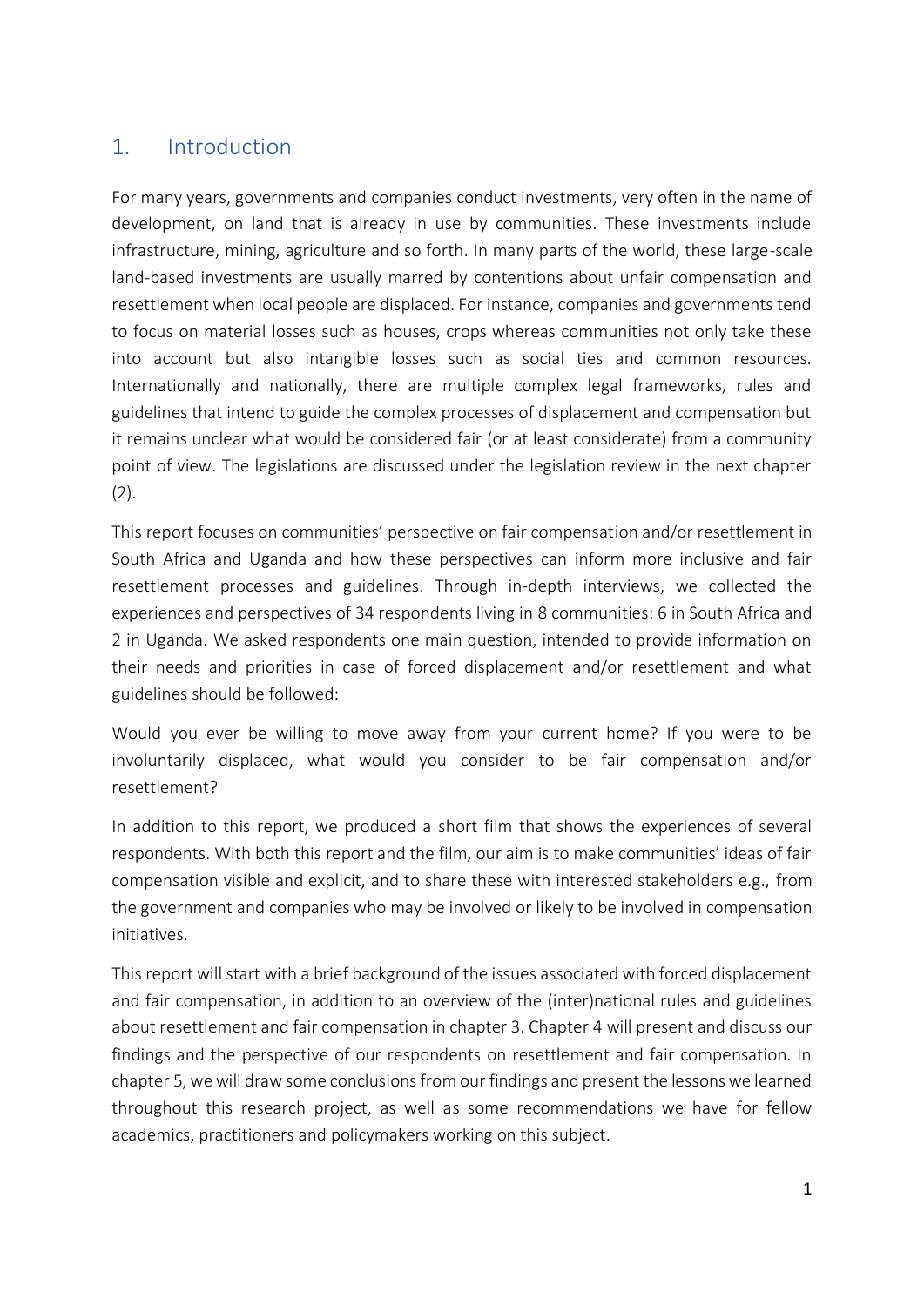# 2. Resettlement and fair compensation: a brief background

#### *By Johanna Waldenberger*

New development projects such as mines, dams or urban infrastructure can have significant impacts on nearby communities. Often, these projects cause displacement, resulting in the loss of livelihoods, income, social ties and cultural heritage (Randell, 2016). Particularly in the global South, poor and vulnerable communities without tenure security are susceptible to losing their land and livelihoods to these investments, which are intended to contribute to development. In these situations, it is often unclear to what extent project developers, investors and governments are obliged to explore alternatives or assist affected communities in reconstructing their livelihoods. To assist those working on the subject, this literature review summarizes the most important national and international rules and guidelines related to development induced displacement. Firstly, it provides an overview of international conventions and guidelines, followed by national compensation and resettlement guidelines in Uganda and South Africa.

## 2.1. Multilateral conventions

The increase in armed conflicts and civil wars in the 1990s resulted in a growing number of people who had to flee their homes, and many stayed within the borders of their country. The lack of regulations and guidelines concerning internally displaced persons led to the adoption of the *Guiding Principles of Internal Displacement* by the United Nations General Assembly in 1998, the first document that addresses assistance for the internally displaced (Terminski, 2013). While the official definition of internally displaced persons does not include those who were forced to leave their homes or places due to development projects, Principle 6 explicitly states that population displacement is prohibited if the development project does not serve public interests (UNHCR, 1998). States are therefore obliged to protect citizens against displacement, especially "indigenous peoples, minorities, peasants, pastoralists, and other groups with a special dependency on and attachment to the land" (UNHCR, 1998, p. 5). The guiding principles are non-binding; however, they have been incorporated into the national laws and legal systems of many countries, and several international organisations have officially recognized them (Terminski, 2013).

In 2009, the African Union adopted the *Convention for the Protection and Assistance of Internally Displaced Persons in Africa*, also known as the *Kampala Convention*, which is the first legally binding convention concerning the protection of displaced persons (Vanclay, 2017). It entered into force in 2012 and has thus far been ratified by 31 African countries, including Uganda but not yet South Africa (African Union, n.d.). Article 10 of the document headed "Displacement induced by Projects" declares that "state parties, as much as possible, shall prevent displacement caused by projects carried out by public or private actors" (African Union, 2009, p. 20). Article 12 on compensation states that affected persons shall be provided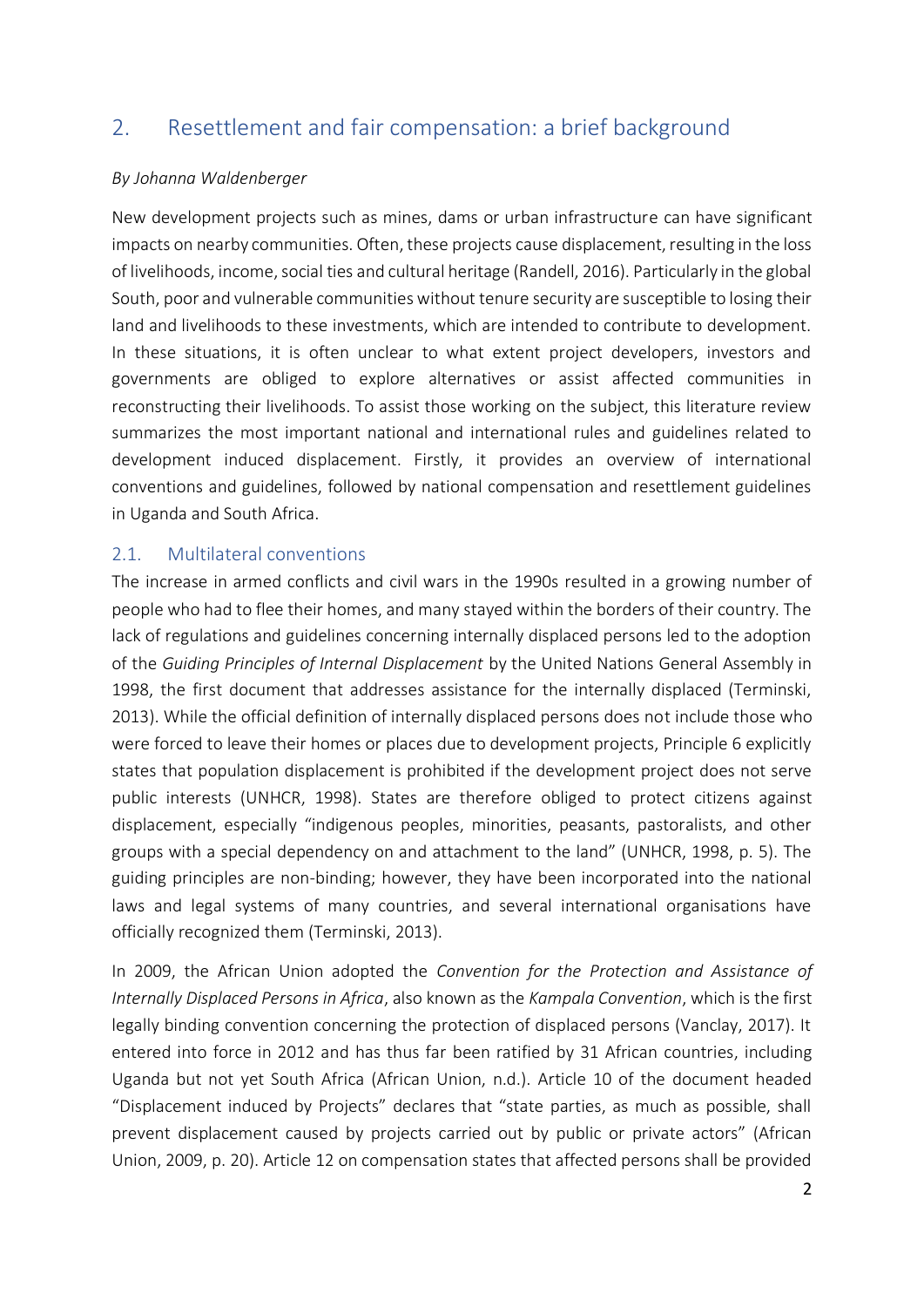with effective remedies and state parties must establish legal frameworks "to provide just and fair compensation and other forms of reparations, where appropriate, to internally displaced persons for damage incurred as a result of displacement, in accordance with international standards" (African Union, 2009, p. 21). There is no clear definition of what 'fair and just compensation' means in this context.

Article 12 refers to a handful of key international guidelines and regulations that govern resettlement and fair compensation for project-affected displaced persons (e.g. International Finance Corporation - IFC 2012, European Bank for Reconstruction and Development - EBRD 2016). The World Bank was the first institution to implement international guidelines for resettlement and compensation in 1980 (Vanclay, 2017). The current version, renamed in 2016, is the *Environmental and Social Standard 5: Land Acquisition, Restrictions on Land Use and Involuntary Resettlement.* Since the World Bank lends money to governments, every time the organisation's money is involved in a project, these guidelines apply (Vanclay, 2017). Other important guidelines stem from the FAO<sup>1</sup>, the IFC<sup>2</sup> and the OECD<sup>3</sup>, which are essentially similar. IFC standards are the most commonly used ones, since many large corporations and industries have widely accepted these guidelines. Generally, resettlement is considered the last resort, and project developers should always contemplate alternatives that do not involve displacement first (Vanclay, 2017).

The IFC distinguishes between physical displacement – when people can no longer physically live where they were previously living - and economic displacement – when people's livelihoods are negatively affected, whether directly or indirectly (World Bank, 2018; IFC, 2012). Livelihood does not only include economic dimensions, but also comprises "the local knowledge, capabilities/capacities, assets/capitals, material and social resources and the activities necessary to make a living" (Vanclay, 2017, p. 6). Most international guidelines do not aim for compensation that restores communities' livelihood, but rather improves living conditions of affected persons (World Bank, 2018). Key objectives of the IFC are to "*minimize adverse social and economic impacts from land acquisition (..) by providing compensation for loss of assets at replacement cost and (..) ensuring that resettlement activities are implemented with appropriate disclosure of information, consultation, and the informed participation of those affected"* (IFC, 2012, p. 1). According to these guidelines, customary right holders are also entitled for compensation; however, it is up to the respective state to categorize legitimate

<sup>1</sup> FAO (2008). Compulsory acquisition of land and compensation. Rome: Food and Agriculture Organization of the United Nations. Available from: http://www.fao.org/3/a-i0506e.pdf

<sup>2</sup> IFC (2012). Performance standard 5 land acquisition and involuntary resettlement. Available from: [http://www.ifc.org/wps/wcm/connect/topics\\_ext\\_content/ifc\\_external\\_corporate\\_site/ifc+sustainability/our+](about:blank) [approach/risk+management/performance+standards/environmental+and+social+performance+standards+an](about:blank) [d+guidance+notes.](about:blank)

<sup>3</sup> OECD (2011). OECD guidelines for multinational enterprises (2011 edition) [Internet]. Paris: Organisation for Economic Cooperation and Development. Available from: [http://mneguidelines.oecd.org/guidelines/.](about:blank)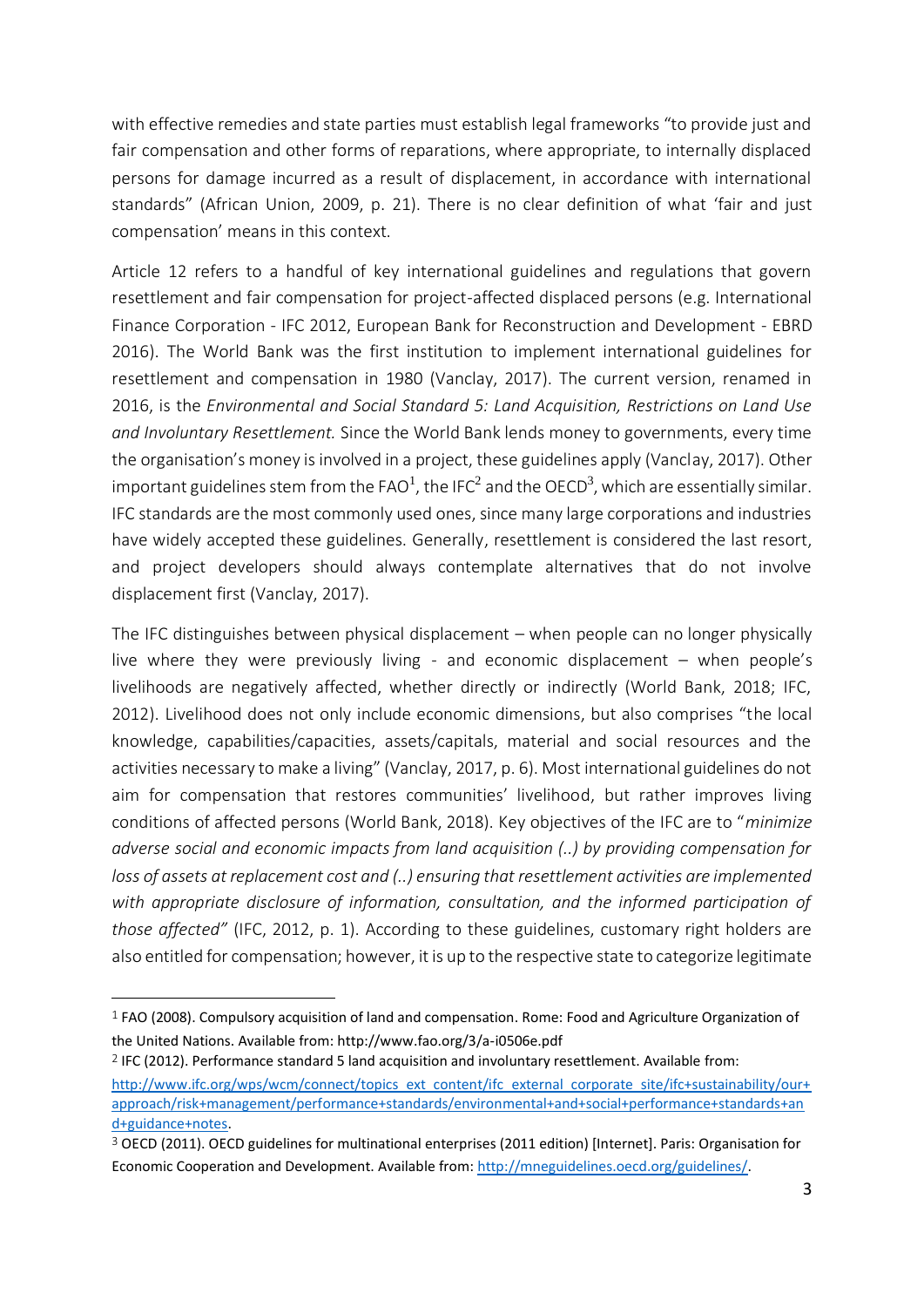tenure rights (Ghimire, Tuladhar, & Sharma, 2017). Most guidelines mention that the lost net income and non-market values such as social, cultural, religious, spiritual and environmental values should be compensated (Ghimire, Tuladhar, & Sharma, 2017). However, there are no concrete measures or guidelines on how this should be done. The value of land is determined in accordance with the International Valuation Standards, and national standards which are based on the market value (IFC, 2012). In general, cash compensation is not seen as appropriate; rather, it is advised to provide assistance and support with land-based compensations and the resettlement process in order to improve livelihoods (World Bank, 2018). The World Bank specifies that incalculable losses, for example access to public services or fishing and forest areas, must be considered in compensation efforts and similar and culturally acceptable resources and earning opportunities must be provided (World Bank, 2018). Again, concrete ways of doing so are not presented in these guidelines. Furthermore, resettlement must always be voluntary and affected persons must be informed on time (IFC, 2012). An exception is in the case of eminent domain (or compulsory acquisition), which is a legal way in which states can acquire land and assets, even against the will of the former owners (Vanclay, 2017). This is frequently invoked by states to enable large projects which are deemed to be in the national interest or public good (Galgani, De Adelhart Toorop, Verstappen, De Groot Ruiz, & Van Maanen, 2016). However, even then, due process must be followed and fair compensation must be ensured (Vanclay, 2017). In Uganda and South Africa, these guidelines tend to be followed when the IFC or partner institutions are funding projects. Otherwise, national laws determine the compensation and displacement process.

The first global consensus concerning land governance and tenure security was achieved in 2012, when the Voluntary Guidelines on the Responsible Governance of Tenure of Land, Fisheries and Forests in the Context of National Food Security (VGGT) were unanimously adopted by the Committee of World Food Security (CFS) (Beckh, et al., 2015). These guidelines are the first ones to acknowledge land tenure as a human right and they outline normative standards for responsible land governance (Beckh, et al., 2015). They emphasize the importance of participatory, gender-inclusive, non-discriminatory, fair and transparent land governance and acknowledge the social, cultural, spiritual, economic, environmental and political value of land for communities with customary tenure systems (FAO, 2012). Eviction should at all times be avoided, but when it is required for public purpose, the state should provide affected persons with "prompt and just compensation in the form of money and/or alternative parcels or holdings" (FAO, 2012, p. 25). The planning processes of expropriation and compensation must be transparent, in accordance with national law, and affected communities must be consulted (FAO, 2012). The VGGT does not identify how expropriated land is valued; rather, responsible parties should "develop and publicize national standards" (FAO, 2012, p. 13), which means they are subject to context-specific interpretation.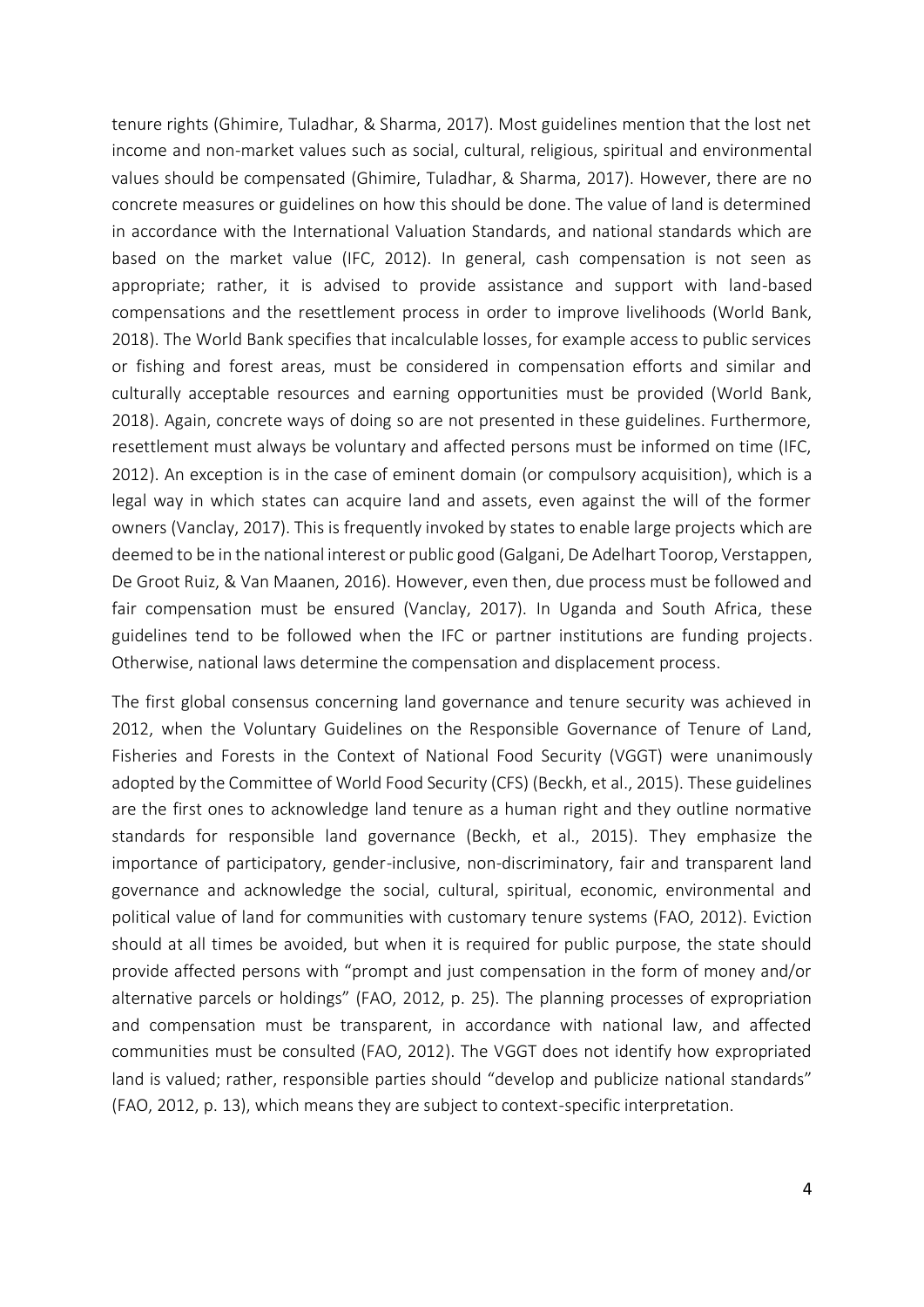In reality, the implementation of these guidelines faces challenges, such as the lack of involvement of affected persons in the decision-making process and the confusion as to which of the official documents are applicable, since it differs depending on the financial institution and government involved (Vanclay, 2017).

In short, a variety of covenants and guidelines have been adopted over the past decades to provide rules and norms for states and other investors who engage in projects which may involve the displacement of people. Although their specifics may differ, they all have in common that displacements - voluntary or involuntary - are only considered last resort, and alternatives must have been explored first. Furthermore, 'fair and just' compensation must be provided to affected communities to not only restore but improve their living conditions.

## 2.2. Uganda

In Uganda, the current legal framework on land acquisition is enshrined in Articles 26 and 237 of the Constitution (Elong, Lawrence, & Acai, 2019). In contrast to most international guidelines, the Ugandan Constitution rules that compensation for land loss should restore the affected persons' original position, not improve or worsen (Ministry of Lands, Housing and Urban Development, 2017). Furthermore, "prompt, fair and adequate compensation" (Ministry of Lands, Housing and Urban Development, 2017) must be given to any project affected person prior to taking the land.

In 2017, the government proposed the Constitutional (Amendment) Bill No. 13, which would give the government the authority to acquire land and pay the compensation only after the acquisition, even when the landowners are not willing to sell (Muhindo, 2017). The public successfully opposed this Bill since it would subject communities to large-scale involuntary land acquisition by the government without appropriate compensation or resettlement (Muhindo, 2017). Ultimately, the Bill was rejected by the Parliament in 2018 (Laspnet, 2018).

Under Ugandan law, compensation entails the value of the land, the value of developments on this land (for example cultural heritage sites, crops, buildings) and injuries that occurred due to resettlement. Monthly and daily income losses of affected persons due to the loss of rental income, employment income or profits of non-farm business must be taken into account, when affected persons can provide proof for their losses (Ministry of Lands, Housing and Urban Development, 2017). The value of land is assessed with the use of established local practices and regulations according to the Ugandan law. The District Board holds a list of compensation rates for crops, trees, semi-permanent structures, and other calculable objects. The law also gives affected persons without legal rights to the land entitlement to compensation. Furthermore, a grievance mechanism is installed, which mediates any contestation concerning the land acquisition (Ministry of Lands, Housing and Urban Development, 2017).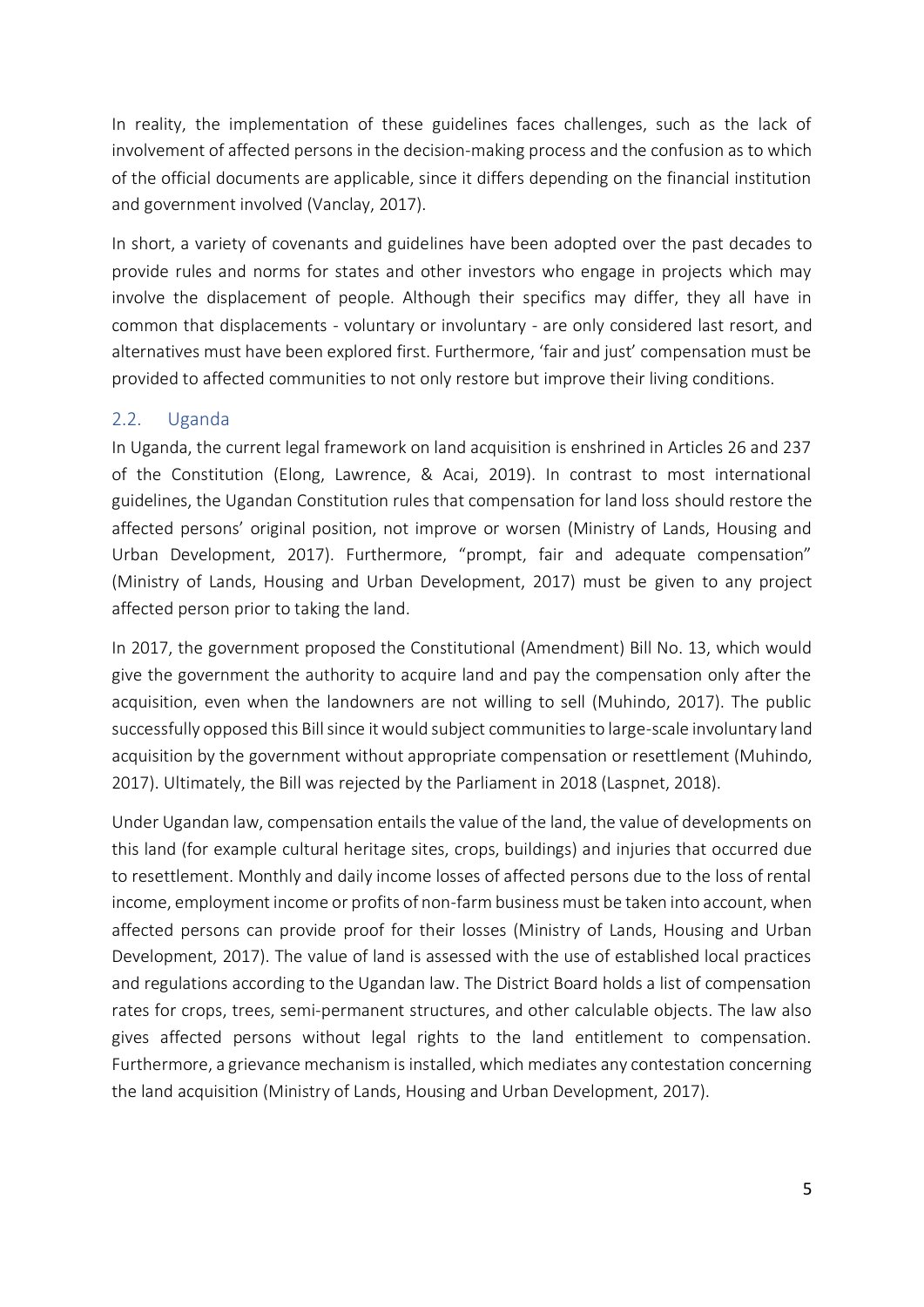#### 2.3. South Africa

In South Africa, unrightful land acquisition is a legacy from the apartheid system, which forced thousands of people and communities to leave their land without appropriate compensation or resettlement plans (De Vet, 2012). Since the end of apartheid, several policies and frameworks that govern resettlement, redistribution and compensation have been introduced, which all prohibit expropriation without compensation (Boshoff, Sihlobo, & Ntombela, 2018). One of them is the Constitution of the Republic of South Africa (1996), which states that persons "whose tenure of land is legally insecure as a result of past racially discriminatory laws or practices" (The Republic of South Africa, 1996, p. 10) have the right to receive legal tenure or 'comparable redress'. The Expropriation Act no. 63 of 1975 authorizes the expropriation of land with compensation by any minister (The Republic of South Africa , 1975). Other laws, such as the Local government Municipal Systems Act (2000) and the Prevention of Illegal Eviction from and Unlawful Occupation of Land Act (1998) generally do not permit forceful evictions from land, and compensation must be granted to displaced people (Department of Mineral Resources, 2019).

A proposed Land Reform to replace the Expropriation Act no.63 of 1975 has been unsuccessful so far, but it is currently discussed in Parliament for the third time since 2008 (Merten, 2021). The New Expropriation Bill of 2020, which is currently discussed in Parliament and is expected to be adopted soon, together with an amendment of section 25 of the Constitution, will for the first time allow expropriation without compensation under certain circumstances (Republic of South Africa, 2020). Expropriation without compensation is then constitutional if the land is needed for public interest, if it does not harm the economy or the agricultural sector and if the process of expropriation is performed sustainably (Boshoff, Sihlobo, & Ntombela, 2018). This has sparked criticism, since there have been occasions where the government collaborated with private companies, falsely claiming that the land is going to be used for public interests (Merten, 2021).

When compensation is required, the various South African legal frameworks require timely, fair and adequate compensation to those affected, prior to the land acquisition (Department of Mineral Resources, 2019). Stakeholders are to be consulted on time, and resettlement and compensation must "enhance and improve affected communities' livelihoods such as housing, schools, health facilities and recreational facilities" (Department of Mineral Resources, 2019, p. 13). Cultural resources must be taken into account, and "relocation of households and communities should preserve existing social networks, livelihoods, and maintain community and household cohesion" (Department of Mineral Resources, 2019, p. 15). There are no standardized determination criteria for a sufficient compensation due to resettlement; rather, local context should be considered and an independent Valuer, together with the community, sets appropriate compensation values. Full replacement costs must be paid for lost assets, such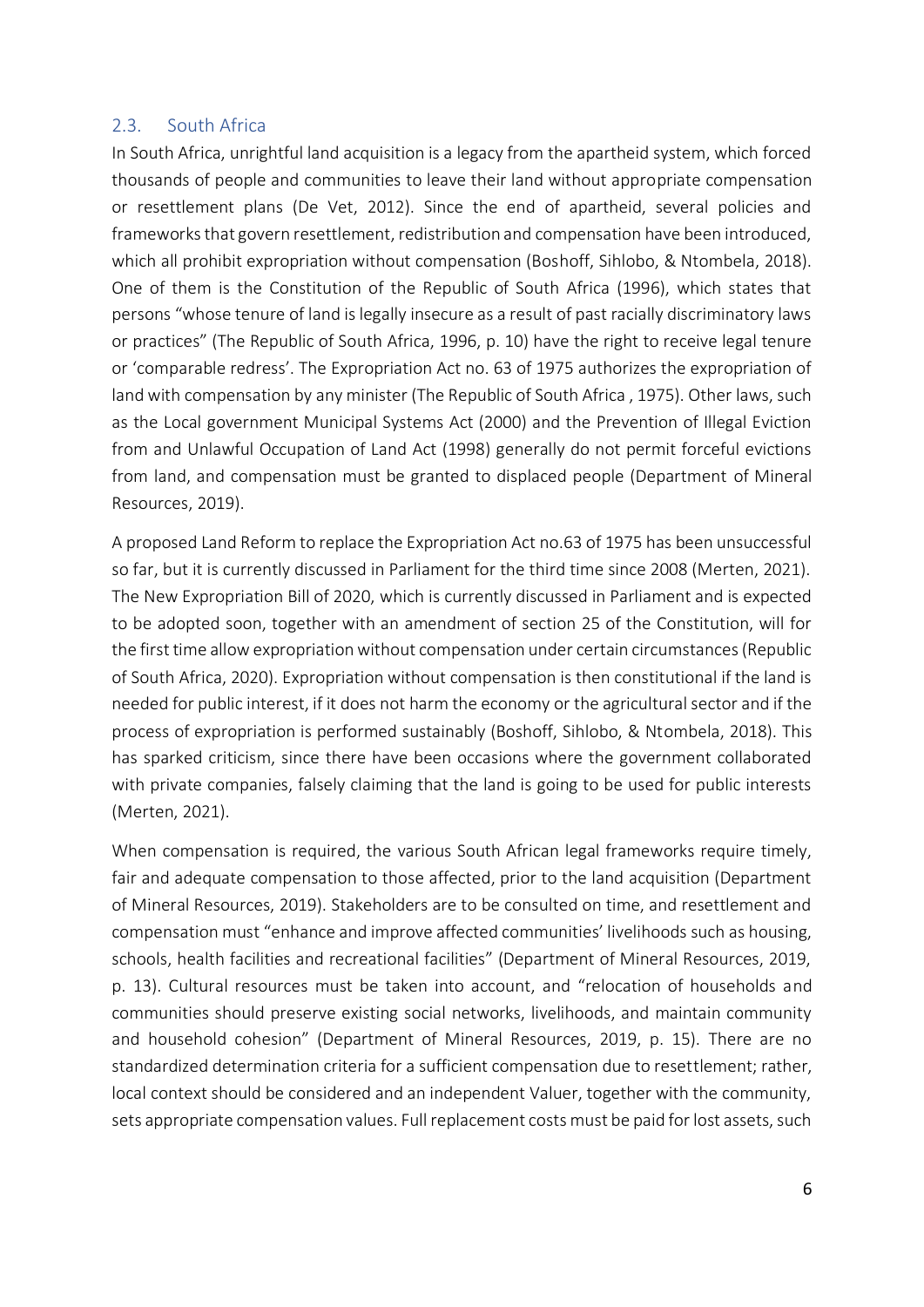as agriculture and grazing land, land in urban areas and household and public structures, which is determined according to the market value (Department of Mineral Resources, 2019).

## 2.4. Concluding remarks

To conclude, the legal frameworks of the two countries have their country-specific particularities, but also share some commonalities which are largely in line with international guidelines. Prompt, fair and just compensation is enshrined in the two nations' constitutions, but there are no standardized criteria setting the scope of compensation, which means this is typically decided in the local context. Usually, compensation must happen before the acquisition of land, but there have been attempts to change the laws in both Uganda and South Africa. This was met with strong public opposition, which delayed the Amendment in South Africa for several years and even stopped it in Uganda. Informal land tenure is acknowledged in Ugandan and South African law, as most people do not possess legal land rights and are thus particularly vulnerable to displacement. Ugandan and South African law prioritizes compensation in the form of resettlement assistance and property.

A noticeable difference in the Ugandan framework is that compensation is not meant to enhance affected communities' livelihoods, rather to restore previous living conditions. This is different to most international guidelines and other national frameworks concerning compensation.

Overall, a trend of countries slowly opening up their legal frameworks to allow more investments and land expropriation for large development projects, such as South Africa's New Expropriation Bill of 2020, is observable. This trend has major implications for those living/working on and benefitting from the land, whose livelihoods and future depends on reliable and fair compensation mechanisms executed by the government. Proponents of looser legal frameworks for land expropriation argue that it is necessary for speeding up the development process by decreasing bureaucratic hurdles and therefore achieve economically beneficial outcomes for the wider public (Sihlobo & Kapuya, 2018). However, civil society organisations and residents are protesting these moves, since they are the ones affected by it and will ultimately lose their land. It is feared that expropriation without or with inappropriate compensation can lead to food insecurity, the loss of livelihoods and social and cultural ties (Palmer, 2020).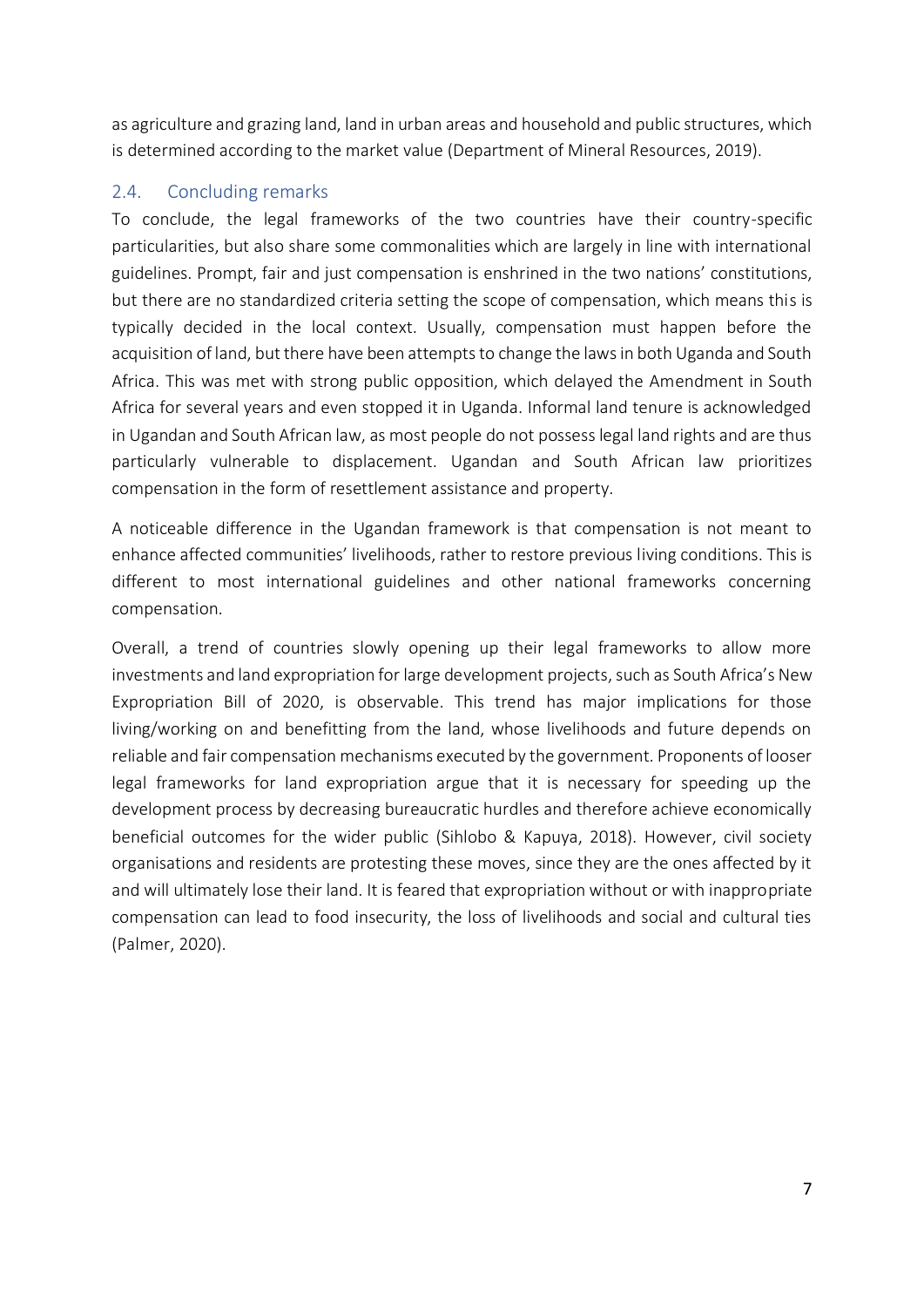# 3. Community views on fair compensation and resettlement

In this section, we present findings from field research in Uganda and South Africa. The two countries geographically located in different parts of the African continent; Uganda in the East and South Africa in the South present an interesting opportunity to examine how community views on fair compensation and resettlement may relate or differ across regions. In Uganda, the research team visited two communities namely: Bwaise and Pabo town and interacted with a total of 23 residents. Bwaise is an informal urban settlement where the residents have previously been displaced due to the construction of a drainage channel, a governmentinitiated solution to frequent flooding in the area. Residents were currently also facing displacement by nationally-based private infrastructure investments which are quickly expanding into the area. Pabo town is a rural community which hosts persons previously displaced due to an armed insurgency in Northern Uganda. The town is also slowly urbanizing, and residents are facing displacement due to both government and private investments.

In South Africa, we visited eight communities and interacted with a total of 11 residents. The residents hail from rural communities of Masehlaneng, Motlhotlo, Ga-Komape, Ga-Matlou, Tolwe farm, Ga-Moleele, Letsokwane and Jane Furse. The participants comprised 5 men and 6 women living in communal areas, Communal Property Associations (CPA) and a private commercial farm. A communal area refers to a rural area under custodianship of traditional leaders in the former Bantustan areas, whereas a CPA refers to a structure formed to hold the land on behalf of the group that acquired land through the government's land reform programme. Ga-Matlou residents are currently in possession of a notification to be resettled to make way for the mining operation taking place soon. This village falls within the Mokopane town, a home of several mining companies, including Anglo Platinum and Ivan Plats. Tolwe farm is an area predominantly owned by private individuals and entities that largely specialize in crop enterprises, livestock and game farming. Residents are vulnerable to evictions due to frequent change in land use and job losses forcing the farm workers/dwellers off the farm.

Our research showed that there are diverse opinions from different groups of people about what is considered to be fair compensation. The different groups identified within communities included landowners, infrastructure owners, tenants, men, women, among others, all of whom tended to have slightly diverging priorities and perspectives on investments, and opinions on resettlement, displacement and fair compensation. However, what they do have in common is that most of their livelihoods depend on the land on which they live. Findings from discussions with our respondents in Uganda and South Africa are presented below and are organized according to the main issues identified across both countries.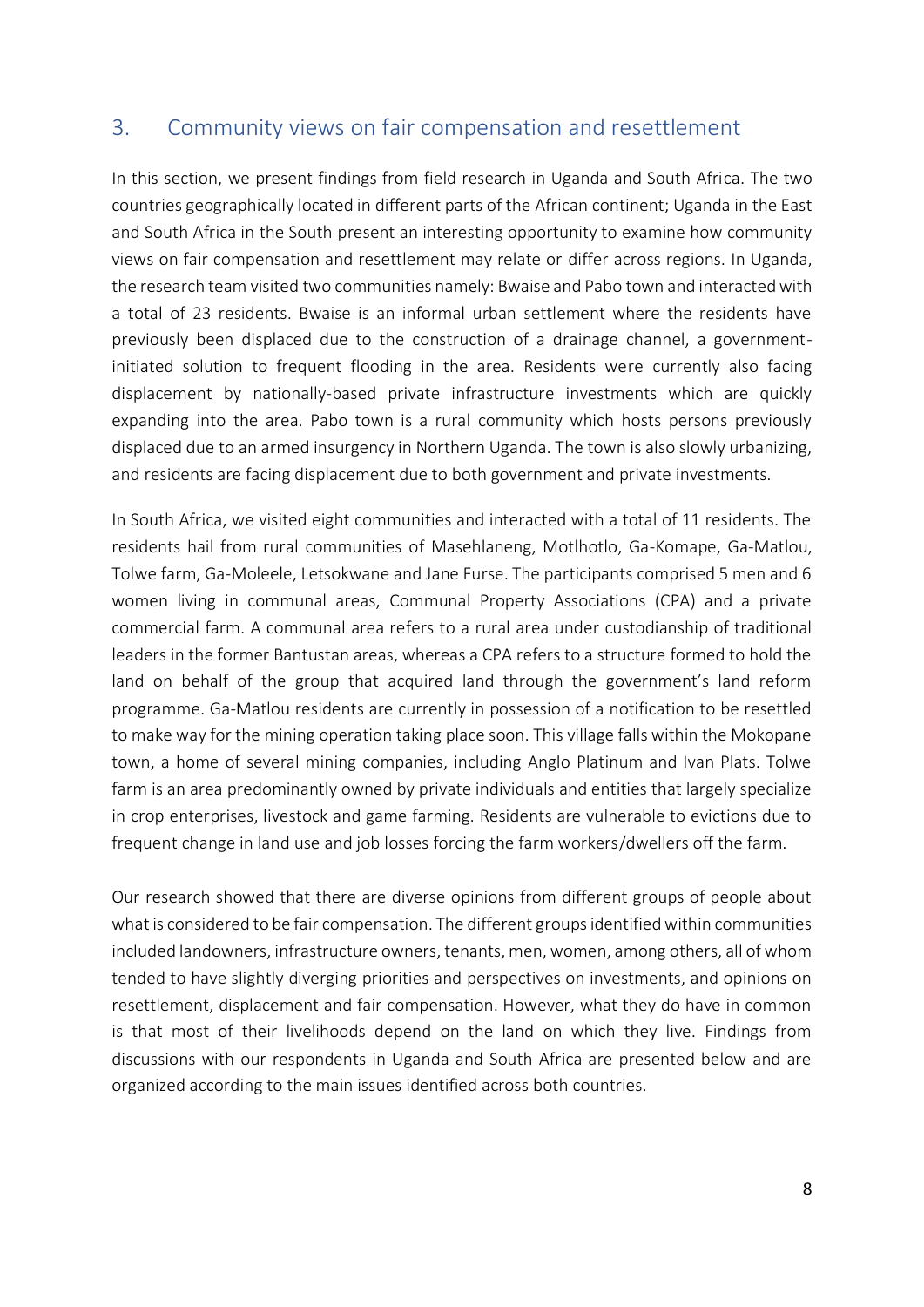## Resettlement must only be considered as a last resort

Although international and many national guidelines emphasize that resettlement should only be conducted as a last resort, and the affected should be fully compensated in case it happens, many respondents from the visited communities had previously been repeatedly displaced and often with no or incomplete compensation or resettlement. In Uganda, for instance, the interviewees from Bwaise had been displaced several times due to the construction of urbanrenewal infrastructure like drainage channels. However, given the informality of their tenure, many had not been compensated or assisted with resettlement. Moreover, they were still facing displacement due to more infrastructure projects by both government and private developers. Similar instances of repeated displacement were found in Pabo town.

In South Africa people living on farms, largely private commercial farms and communal land dwellers are vulnerable to evictions due to their insecurity of tenure. Legally, the aforementioned communities should be protected by several key legislation including: The Extension of Security of Tenure Act of 1997, Interim Protection of Informal Land Right Act of 1996, and Prevention of Illegal Eviction from Unlawful Occupation Act of 1998. However, in practice, these legislation are loosely enforced and have been unable to prevent forced population displacement. Some interviewees, for instance a 75-year-old female from Drinklein Farm in the Capricorn District of Limpopo province reported to have been repeatedly and forcefully displaced from her land without compensation or resettlement. The interviewee gave specific examples of these instances of forced displacement. First, in 1966, she and her family were unlawfully evicted by the Apartheid regime which favoured the white over the black population. Second, in 2002, she was displaced from her husband's farm. In 2020, at the time of the interview, she was threatened with displacement from the land where she had relocated. The interviewee recounted that these experiences always led to a disruption in her social and economic conditions which negatively affected her to date.

Interviewees from both countries stressed the challenges and losses that tend to accompany displacement and resettlement, and posited that these processes need to be avoided whenever possible.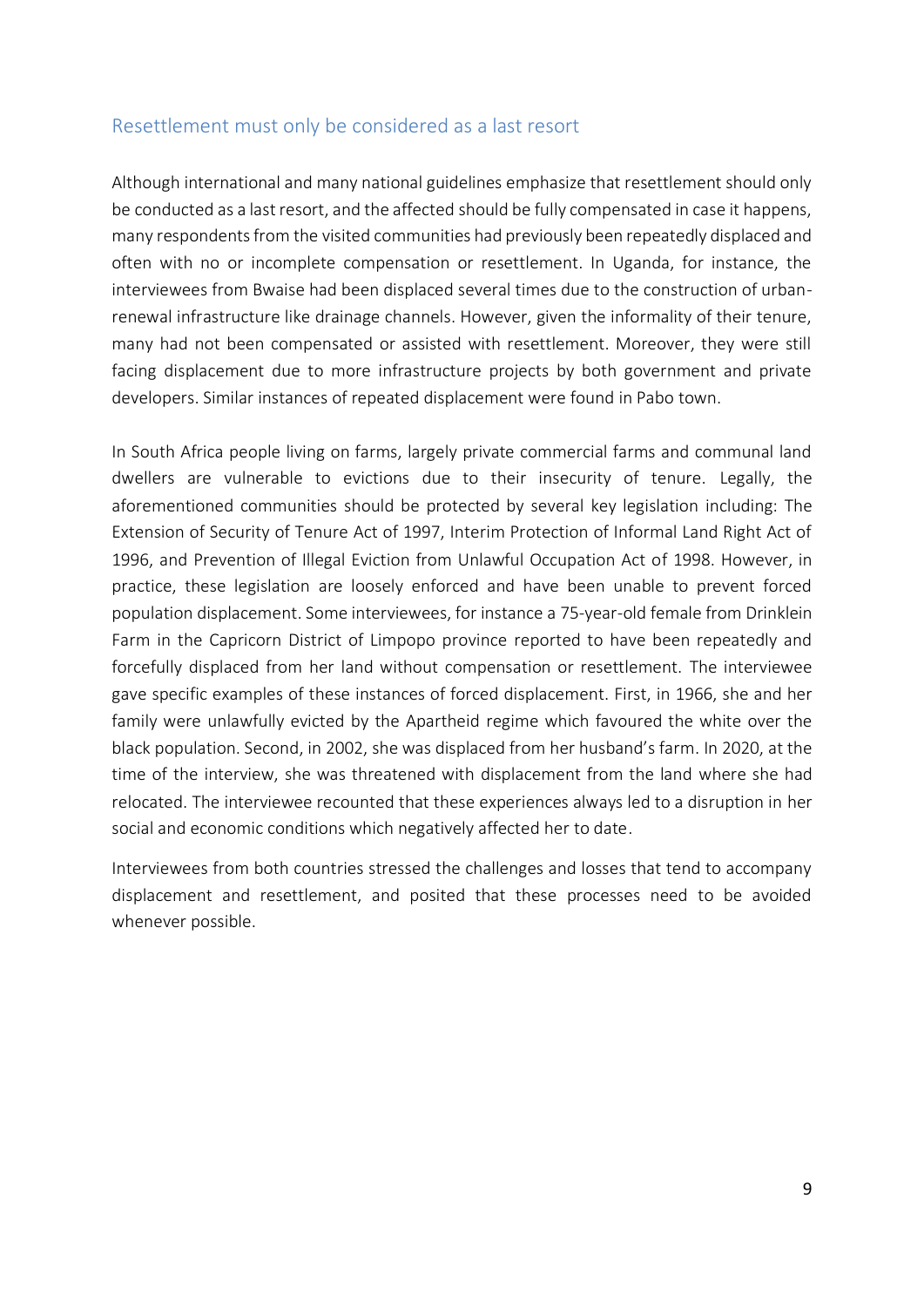

*Figure 1: Data collection in Pabo, Uganda.* 

## Fair compensation and resettlement

If resettlement must occur for instance because the proposed project will improve the livelihoods of the affected communities and beyond, the respondents gave suggestions about several factors to take into account in order to ensure fair compensation and/or resettlement.

## **a) Benefit (or profit) sharing should be a prerequisite for any investment**

A strongly emphasized factor from the interviews is the importance of long-term benefit- or profit-sharing between the displacing project and the affected communities. Often, projects prefer to compensate the displaced populations, whether financially or in kind, in the short term. However, respondents argued that such an arrangement is usually unable to cover the costs and losses incurred from displacement, and is inadequate to reconstruct or improve their livelihoods. With long-term benefit-sharing, respondents posited that the development project would be able to enable proper livelihood reconstruction, and may even positively influence the development of the affected and future generations. During the discussions, it was unclear how such an arrangement would be organised. Such an arrangement can especially be difficult to organise in the context of often-changing investors. Therefore, future research can examine the work that has so far been done on this topic, and also more concretely explore how benefit/profit-sharing between investments and local communities can be concretely organised.

#### **b) Inclusively-designed resettlement agreements must be made**

Irrespective of the displacement/resettlement arrangements made, agreements (written where possible) must be made between the government, investors and the community (or groups or individuals depending on what is contextually-appropriate) in the most inclusive way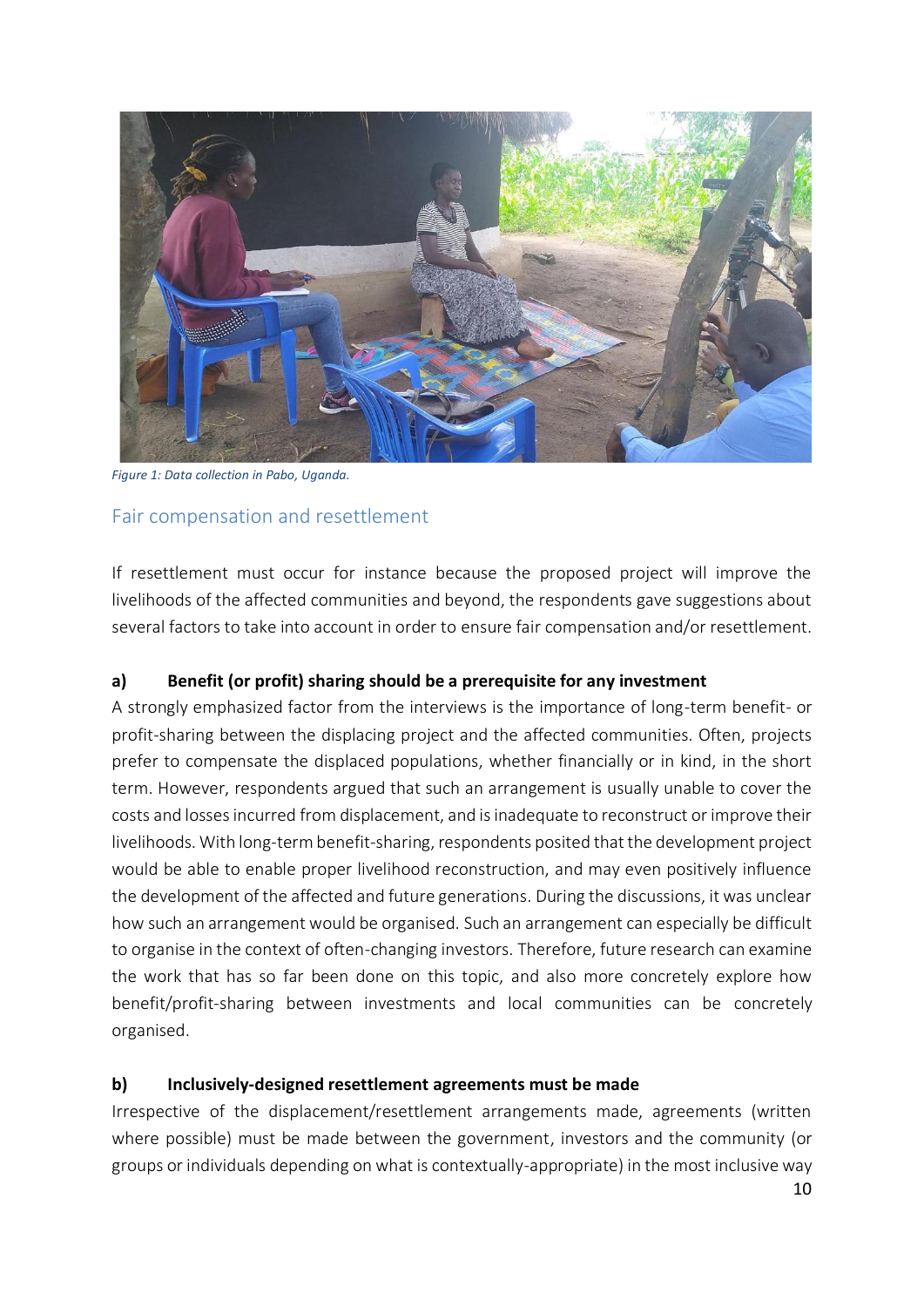possible. This includes terms such as: place and time given to resettle and the options for various affected people (e.g. options for tenants in addition to landowners, the only ones who are often consulted), compensation for tangible and non-tangible losses, among others. Interviewees noted that at times, only the project retains copies of any agreements made. Therefore, they are unable to contest project activities when it becomes necessary. Inclusivelymade written agreements with each party retaining a copy were therefore seen as a possible solution to this recurring challenge. Also, rather than representation through local leaders or selected groups of people, several respondents preferred to be involved on an individual level. This can be challenging where multiple people are affected. Therefore, discussions with the affected communities on how to be fairly represented need to be held. Finally, interviewees stressed that resettlement agreements must be negotiated at a reasonable tempo to allow the affected communities to seek advice elsewhere, including legal advice (see short film made in conjunction with this report).

![](_page_14_Picture_1.jpeg)

*Figure 2: interview in Pabo, Uganda*

#### **c) National investments must not be overlooked**

A lot of attention is given to large-scale displacement, particularly that induced by foreign investments. In our research, it was evident that many people are also displaced by smaller, national (private) investors and national governments. Tenants of state-owned land parcels, farm residents and people living in communal areas were particularly affected by such displacement. A respondent from Pabo town in Uganda put it as follows: "It is the government that does it, they [the displacers] don't come from out" (Personal communication, Pabo). These are investments that are often overlooked, but are abundant on the ground. Additionally, national frameworks and guidelines tend to not make a difference between displacement induced by national or international investors. Therefore, as researchers, government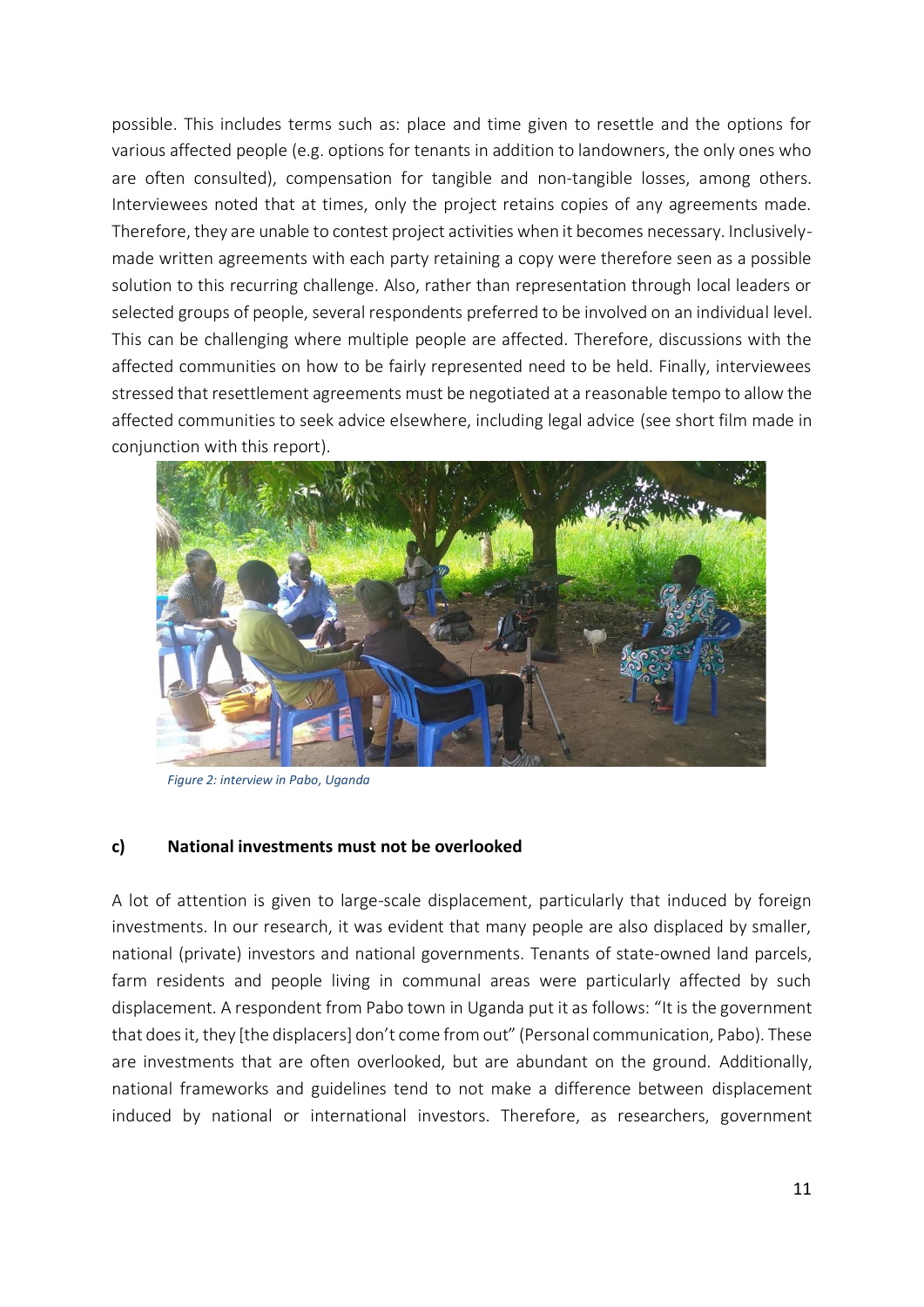agencies, and other stakeholders think about fair compensation and resettlement, attention must also be paid to communities displaced due to nationally-based investments.

## d) **Other factors to consider**

Beyond the issues mentioned above, the respondents mentioned the following to also be important in ensuring fair compensation and resettlement:

- Consultation with all levels and groups of the affected communities including tenants, landowners, men, women, youth, people with disabilities, and other groups identified in a given context. compensation for forfeiture of rights to land. For instance, in South Africa, the Extension Security of Tenure Act of 1997 gives provisions for occupiers (farm residents and communal land dwellers) rights to property on the land owned by someone else, either by the state or private owner in regulation of displacement and resettlement.
- Adequate time between consultation about displacement and the actual displacement/resettlement should be allowed and agreed upon between the displacing project and the affected communities. From the interviews, especially from Uganda, an average of about a year was frequently mentioned (See short film made in conjunction with this report).
- Compensation by the displacing actor(s) in the form of land supplemented with financial compensation was preferred as compared to only or majority financial compensation. This finding is unsurprising considering the large community dependence on land in the two countries, also as highlighted in the literature in Chapter 3 above. For the materials compensated financially, respondents emphasized the importance of detailed surveys prior to compensation to ensure that each asset is compensated. For instance, in the case of farm fields with trees, compensation should be done per tree, rather than per size of land occupied.
- In the case of physical resettlement or provision of replacement farmland, the new home or farmland should have similar or better access to public facilities as compared to the former areas. Interviewees suggested that this would mitigate increased costs in accessing public services, and would thus ease resettlement.
- Any conditions set by the affected communities must be met prior to displacement and/or resettlement to prevent recurring stories of community discontent due to unmet promises from displacing investments.
- Finally, land from which people have been displaced should be put to good use and following the end of the project, rehabilitated for different land use to which the previously displaced communities can also take part, where possible.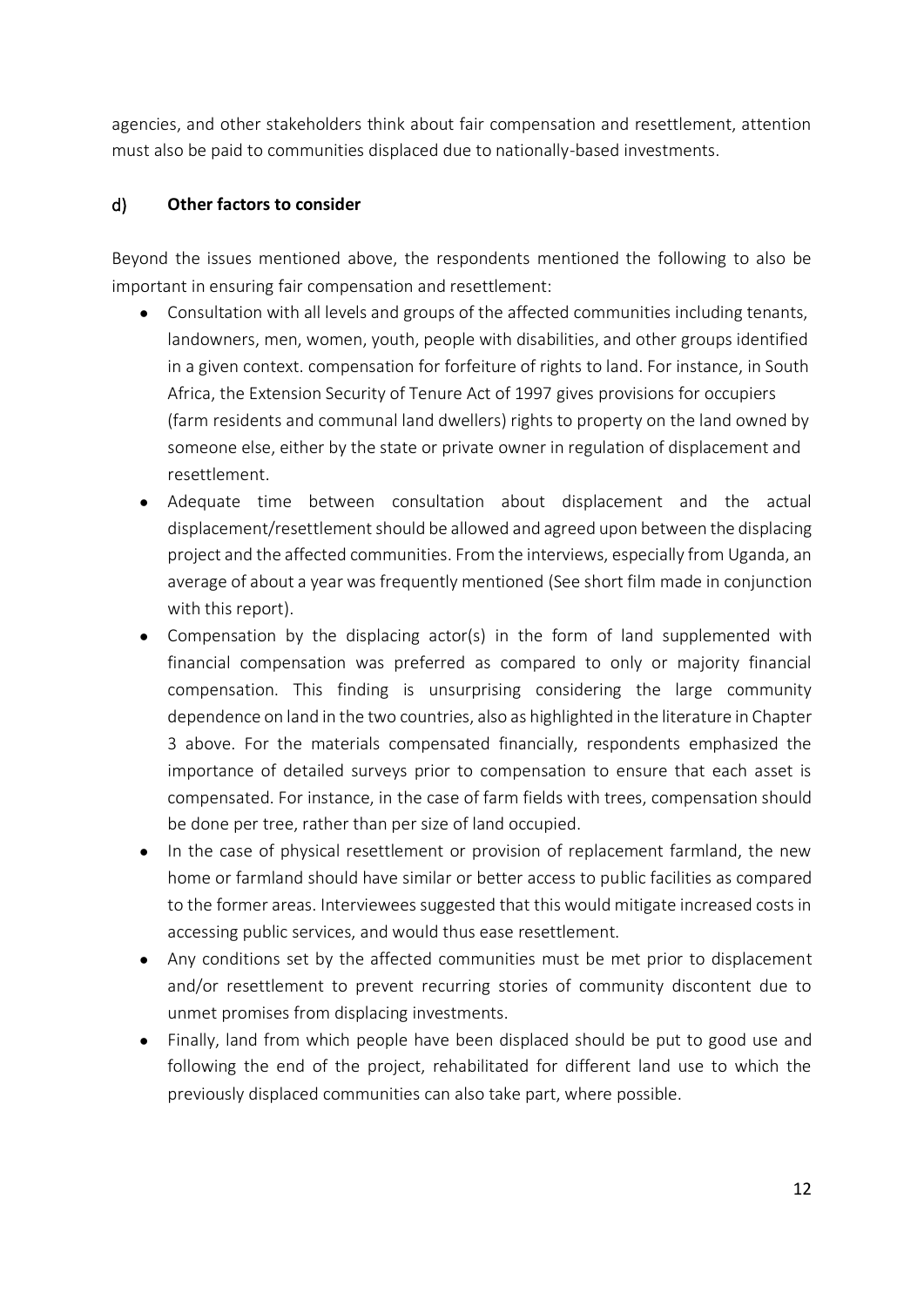# 4. Conclusion and ways forward

The different types of investment projects that purport displacement and expropriate the rights of the affected communities must adequately compensate those affected, taking into account prolonged impacts on community livelihoods. This could address the community outcry that their rights are not adequately compensated when they have to move. The findings paint a picture that people prefer not to move, however, in inevitable instances, fair and just compensation must apply. This includes adequate involvement of affected communities in decision-making from crafting the settlement package to the actual resettlement process. More importantly, we would like to again emphasize the need for governments and companies to consider alternatives to (forced) displacement, as it is not only stressed in (international) legal frameworks and guidelines, but also by our respondents

The government (including both local and national) and investors need to constantly inform, consult and solicit the consent of the communities throughout the project, aligned to progressive international guidelines such as the Free, Prior, and Informed Consent (FPIC). Also, the involved stakeholders need to check community perceptions on these currently popular international guidelines to ensure that they align with and represent their interests. With adequate involvement of affected communities in decision-making - from crafting the settlement package to the actual resettlement process, potential tension between the state and its constituency during implementation of large-scale investment projects could be curbed.

Emphasis on Profit-sharing not widely advocated for but necessary because compensation a lone is sufficient for restoring the income and livelihood of those displaced, and (2) resources to supplement compensation with additional financing are not available.

Compensation levels must be increased; Without any doubt, compensation for expropriated land and assets is economically justified, legally obligatory, and indispensable. But it is not capable of achieving what it is assumed to achieve: livelihood restoration and improvement. It leaves a financial gap, unfilled by other financing sources. Compensation must be restructured and increased. While compensation remains indispensable, its levels, calculation, and delivery must be radically restructured and improved.

Resettlement assistance should be provided to people who are physically displaced by projects or developments which should include transportation, food, shelter, and social services that are provided to affected people during their relocation. Assistance may also include cash allowances that compensate affected people for the inconvenience associated with resettlement and defray the expenses of a transition to a new locale, such as moving expenses and lost workdays.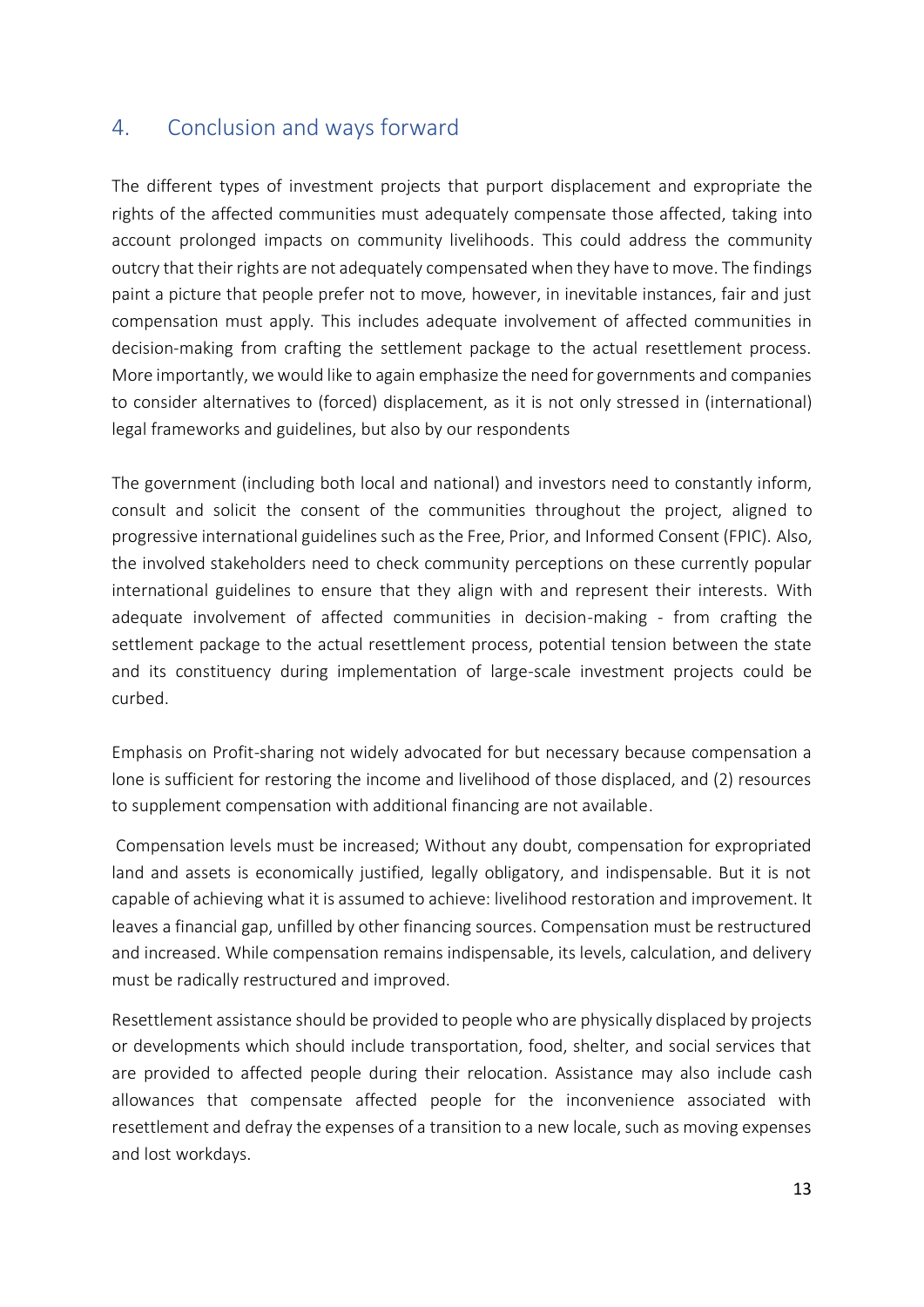Resettlement should also take into account the difference between urban and rural resettlements (see short film). Resettlement in urban areas as in the case of Bwaise in Kampala results in both physical and economic displacement affecting housing, employment, and enterprises. Whereby the major challenge associated with urban resettlement involves restoration of wage-based or enterprise-based livelihoods that are often tied to location (such as proximity to jobs, customers, and markets). Resettlement sites should be selected to maintain the proximity of affected people to established sources of employment and income and to maintain neighbourhoods' networks. While displacement of people in rural areas as in the case of Pabo in Uganda and Limpopo in South African typically results from a project's acquisition of farmland, pasture, or grazing land or the obstruction of access to natural resources on which affected populations rely for livelihoods (for example, forest products, wildlife, and farmland). Major challenges associated with rural resettlement include requirements for restoring income based on land or resources; and the need to avoid compromising the social and cultural continuity of affected communities, disturbance of livelihoods and survival strategies, including those host communities to which displaced populations may be resettled.

In conclusion, proper consultation with affected parties can increase the effectiveness and reduce the costs of responsible parties. Proper consultations also mean proper identification of affected persons which is more than simple cadastral surveys or inventories of affected assets but also identifying all people affected by the project and all adverse impacts on their livelihoods associated with the project's land acquisition. An agreed process ensuring an active involvement of the affected communities from the inception of the project to the exit stage needs to be put in place. This would ensure transparency and avoid unnecessary tension between the parties involved. Typical effects include breakup of communities and social support networks; loss of dwellings, farm buildings, and other structures (wells, boreholes, irrigation works, and fencing), agricultural land, trees, and standing crops; impeded or lost access to community resources such as water sources, pasture, forest and woodland, medicinal plants, game animals, or fisheries; loss of business; loss of access to public infrastructure or services; and reduced income resulting from these losses.

Therefore, consultation with officials of local government, community leaders, and other representatives of the affected population is essential to gaining a comprehensive understanding of the types and degrees of adverse project effects. The project developer or investors must discuss plans for a census and registration program with local leaders and representatives of community-based organizations. Census and asset inventory enumerators may be the first project-related personnel that affected people will encounter.

Information exchange is key, the free flow of information between project developers or investors and stakeholders is essential to promoting effective public consultation and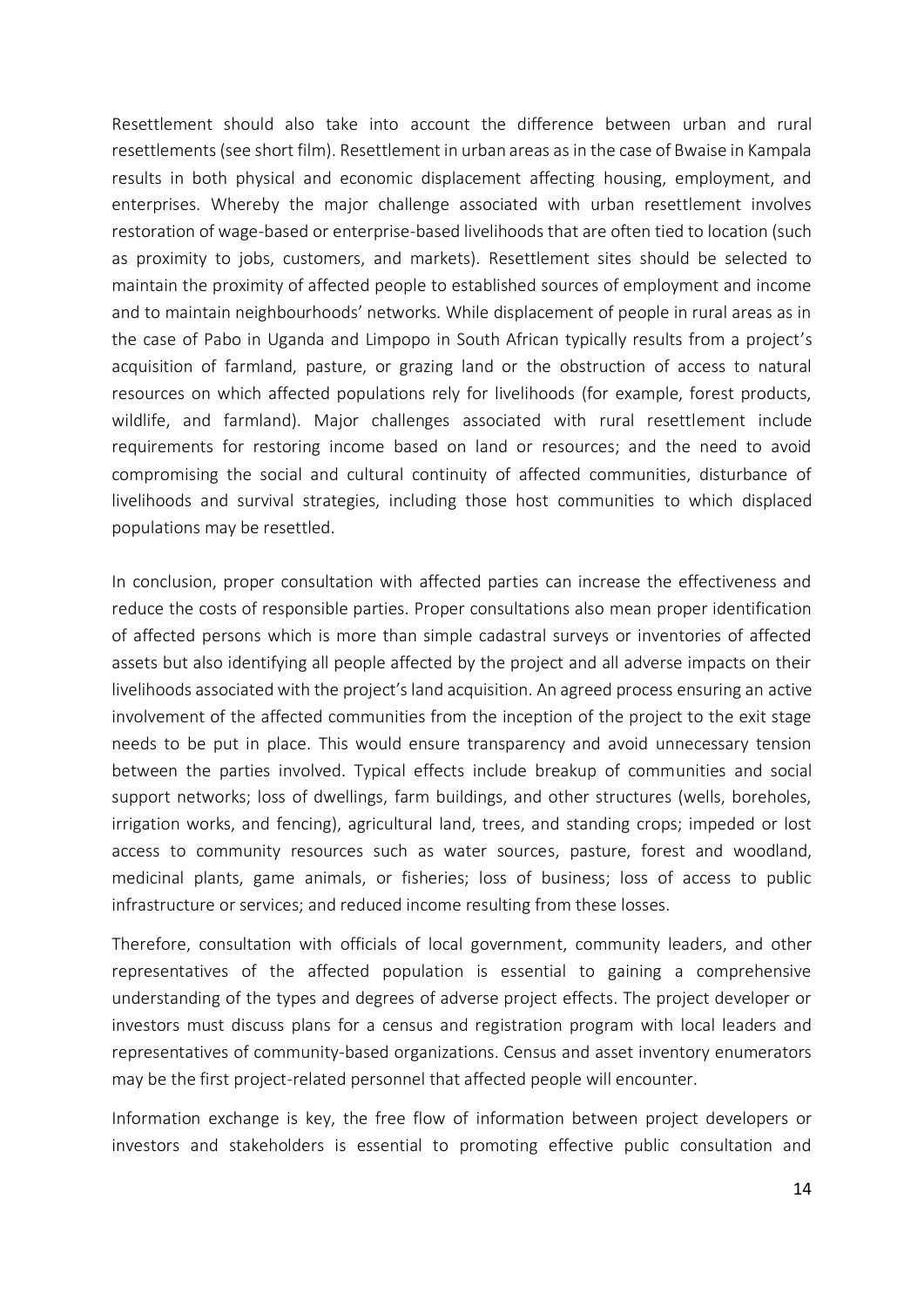participation and to achieving the objectives of resettlement planning. Keeping affected people fully informed of their rights and responsibilities is crucial. To achieve this objective, information must be made accessible and understandable. Information should be translated into local dialects and indigenous languages and broadcast through media that are accessible to literate and nonliterate individuals alike (radio, television, mobile video broadcasting, public notice board, newspapers, leaflets and flyers, town crier, and door-to-door canvassing). Special efforts should be made to reach vulnerable groups lacking access to public media and information exchange.

Because of discrimination, women and members of other vulnerable groups may find it difficult to defend their interests in a public forum. Therefore, it is important for project management, the agencies responsible for resettlement or compensation planning and implementation, and other relevant stakeholders to employ women and members of other vulnerable groups. These staff members can undertake outreach efforts, such as focus group consultation, to learn the concerns of vulnerable groups and convey them to resettlement planners and project managers.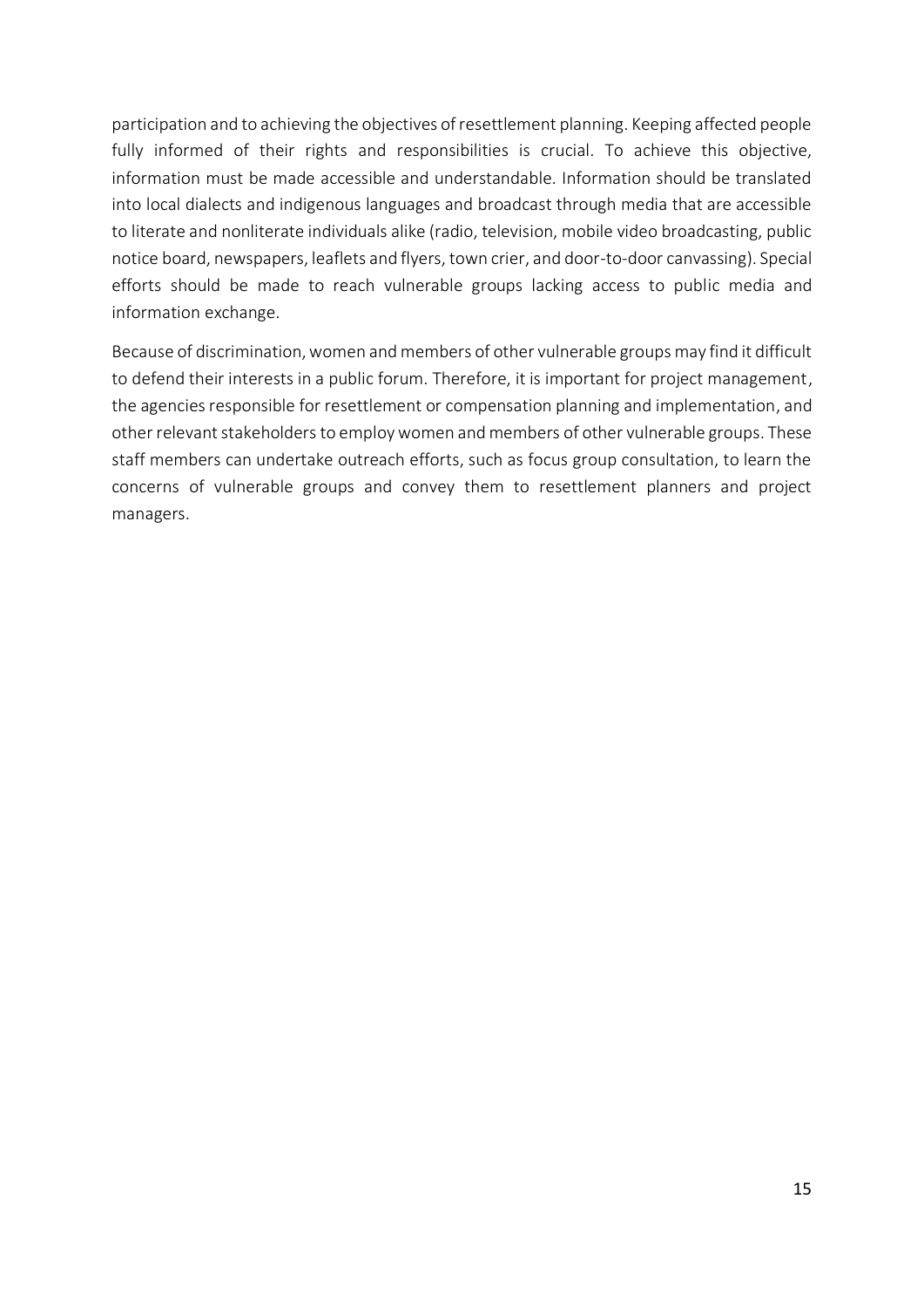# References

African Union. (2009). African Union Convention for the Protection and Assistance of Internally Displaced Persons in Africa (Kampala Convention). Kampala: African Union.

African Union. (n.d.). *Status List*. Retrieved from African Union Convention for the Protection and Assistance of Internally Displaced Persons in Africa (Kampala Convention): https://au.int/en/treaties/african-unionconvention-protection-and-assistance-internally-displaced-persons-africa

Beckh, C., Gärtner, E., Windfuhr, M., Munro-Faure, P., Weigelt, J., & Müller, A. (2015). Taking stock after three years of adoption: Experiences and strategies for implementation and monitoring of the UN Voluntary Guidelines on Tenure (VGGT). *International Soil and Water Conservation Research 3*, 324-328.

Boshoff, T., Sihlobo, W., & Ntombela, S. (2018). *Redistribution of agricultural land: Expropriation without compensation debate*. Retrieved from

https://agbiz.co.za/uploads/AgbizNews18/Expropriation\_Without\_Compensation\_debate.pdf

De Vet, C. (2012). The Application of International Resettlement Policy in African Villagization Projects. *Human Organization Vol. 71, No. 4*, 395-406.

Department of Mineral Resources. (2019). Publication of the Mine Community Resettlement Guidelines, 2019 for Public Comment. Republic of South Africa.

EBRD. (2016). *Resettlement guidance and good practice.* London: European Bank for Reconstruction and Development .

Elong, S., Lawrence, M., & Acai, J. (2019). Assessment of the Challenges and Effects of Delays in Compulsory Land Acquisition on the Performance of Road Construction Projects in Uganda. *International Journal of Scientific & Engineering Research, Volume 10, Issue 9*, 1409-1426.

FAO. (2012). Voluntary Guidelines on the Responsible Governance of Tenure of Land, Fisheries and Forests in the Context of National Food Security. Rome: Food and Agriculture Organization of the United Nations.

Galgani, P., De Adelhart Toorop, R., Verstappen, L., De Groot Ruiz, A., & Van Maanen, E. (2016). *Towards a protocol on fair compensation in cases of legitimate land tenure changes. Input document for a participatory process.* Amsterdam: True Price and University of Groningen.

Ghimire, S., Tuladhar, A., & Sharma, R. S. (2017). Governance in Land Acquisition and Compensation for Infrastructure Development. *American Journal of Civil Engineering. Vol. 5, No. 3*, 169-178.

IFC. (2012, January 1). *Performance Standard 5 Land Acquisition and Involuntary Resettlement*. Retrieved from IFC: https://www.ifc.org/wps/wcm/connect/topics\_ext\_content/ifc\_external\_corporate\_site/sustainability-atifc/policies-standards/performance-standards/ps5

Laspnet. (2018, September 07). *Land actors applaud legal and parliamentary's rejection of constitutional amendment no 13 of 2017*. Retrieved from News Feed: https://www.laspnet.org/blog/505-land-actors-applaudlegal-and-parliamentary-s-rejection-of-constitutional-amendment-no-13-of-2017

Merten, M. (2021, March 25). *The politics of expropriation without compensation – when rhetoric and reality clash rhetoric and reality clash*. Retrieved from Daily Maverick : https://www.dailymaverick.co.za/article/2021- 03-25-the-politics-of-expropriation-without-compensation-when-rhetoric-and-reality-clash/

Ministry of Lands, Housing and Urban Development. (2017). *Guidelines for Compensation Assessment Under Land Acquisition.* Kampala: The Republic of Uganda.

Muhindo, J. (2017). Compulsory Land Acquisition in Uganda: An Analysis of The Proposed Amendment of Article 26 Of the Constitution. Kampala : ACODE Policy Briefing Paper Series No.47.